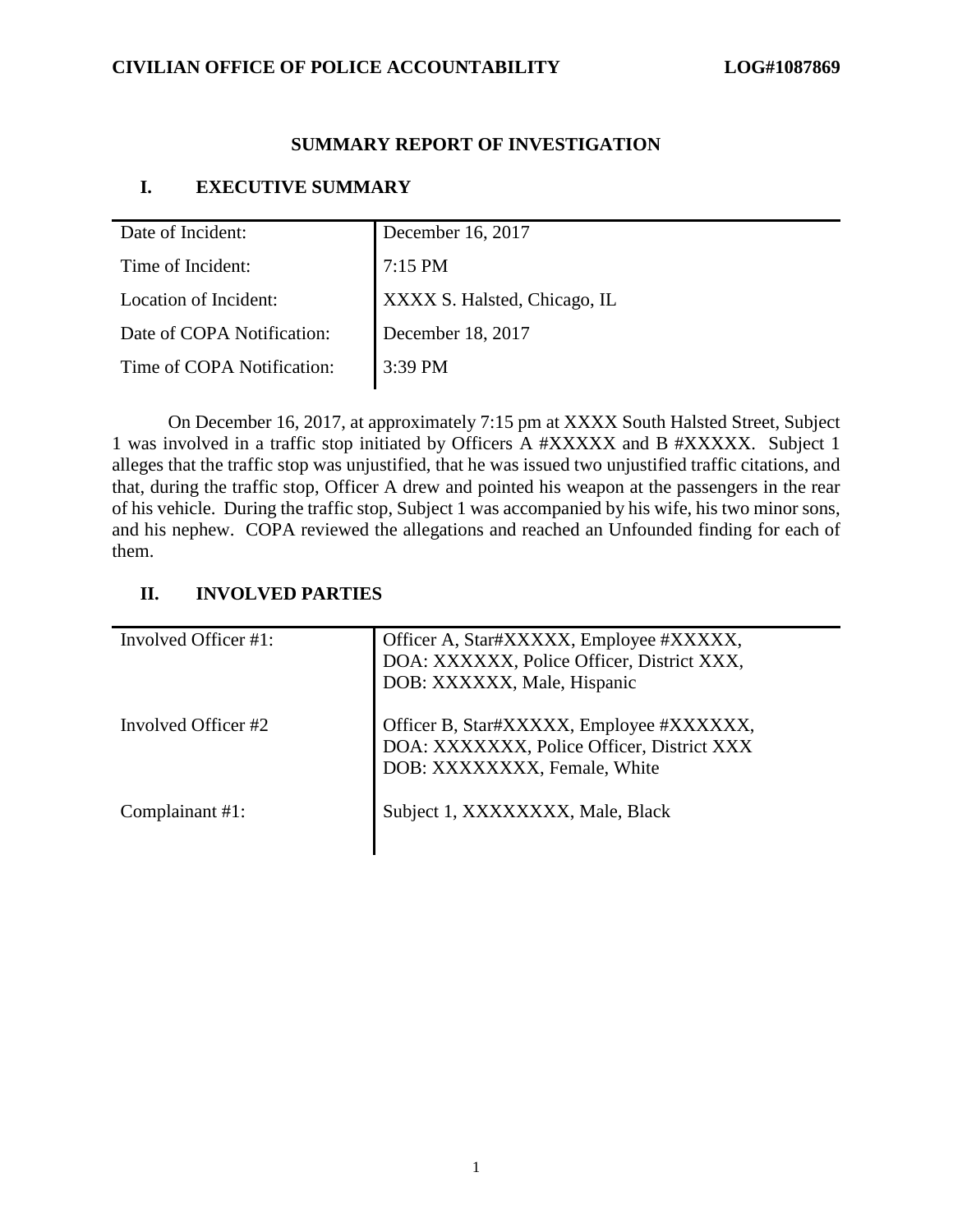#### **III. ALLEGATIONS**

| <b>Officer</b> | <b>Allegation</b>                                                    | <b>Finding</b> |
|----------------|----------------------------------------------------------------------|----------------|
| Officer A      | 1. Initiated the traffic stop of Subject 1<br>without justification. | Unfounded      |
|                | 2. Unnecessarily displayed his weapon<br>during a traffic stop.      | Unfounded      |
| Officer B      | 1. Initiated the traffic stop of Subject 1<br>without justification. | Unfounded      |
|                | 2. Issued traffic citations without<br>justification.                | Unfounded      |

# **IV. APPLICABLE RULES AND LAWS**

 $\overline{a}$ 

- 1. **Rule 1:** Violation of any law or ordinance.
- 2. **Rule 2**: Any action or conduct which impedes the Department's efforts to achieve its policy and goals or brings discredit upon the department.
- 3**. Rule 3:** Any failure to promote the Department's efforts to implement its policy or accomplish its goals.
- 4. **Rule 8**: Disrespect to or maltreatment of any person, while on or off duty.
- 5. **Rule 38:** Unlawful or unnecessary use or display of a weapon.

#### **V. INVESTIGATION<sup>1</sup>**

#### **a. Interviews**

In a statement given to the Civilian Office of Police Accountability ("COPA") on December 19, 2017, **Subject 1** provided the allegations initiating this Complaint. He reported that, while driving with his wife, Civilian 1, his two minor sons, and his nephew, Officers B and A initiated a traffic stop of his vehicle.<sup>2</sup> Upon arriving at Subject 1's vehicle, Officer B requested his license and insurance. Subject 1 provided the officer with his driver's license but did not have

<sup>1</sup> COPA conducted a thorough and complete investigation. The following is a summary of the material evidence gathered and relied upon in our analysis.

<sup>&</sup>lt;sup>2</sup> Subject 1 also reported seeing three unmarked police vehicles where he was stopped, which were occupied by unknown officers. None of the evidence reviewed in this investigation substantiates this claim.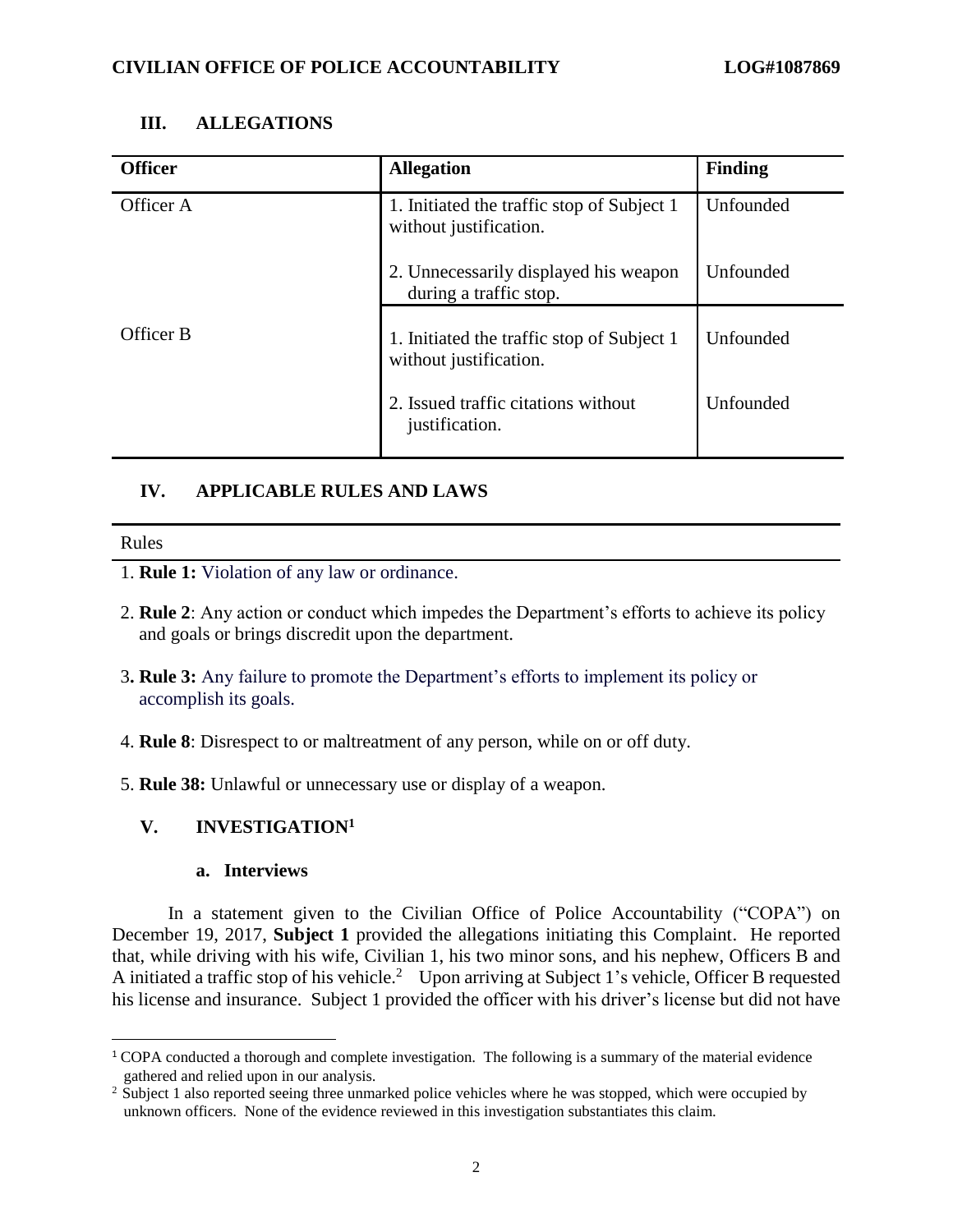proof of insurance. He stated that the officer informed him that she stopped him because his vehicle had a missing tail-light. Subject 1 relayed, that while he was speaking with Officer B, he noticed that Officer A, who was on the passenger side of his car, had his weapon drawn and was pointing it at the rear of his vehicle. Subject 1 also stated that Officer B and another unknown officer had their hands on their holstered weapons while they interacted with him. During the same interview, however, Subject 1 later stated that every officer on the scene had their weapons drawn. He further stated that Officer A had pointed his weapon at the vehicle whereas Officer B had her weapon out and pointed at the ground while she spoke with him through his car window. Ultimately, Subject 1 was presented with his citations and left the scene without further incident.<sup>3</sup>

In a statement given to COPA on December 19, 2017, **Witness Civilian 1** relayed she was riding with her husband, Subject 1, along with their two sons and a nephew. Civilian 1 recounted Officer B informing her husband that they were stopped due to a missing tail light (which Civilian 1 maintains was operable). Civilian 1 noted that Officer A taking a position near her, on the vehicle's passenger side, while Officer B interacted with Subject 1 on the driver's side.

Civilian 1 stated that it was possible that the officers had their hand on their weapons but was certain that she did not observe weapons drawn or pointed at anyone or in the direction of the vehicle.<sup>4</sup>

#### **b. Digital Evidence**

**Body Worn Camera Videos (BWC)** retrieved from Officers B #XXXXX and A #XXXXX depict footage related to the subject traffic stop.<sup>5</sup>

**BWC** video (XXXXXXXXXX) assigned to **Officer B #XXXXX** shows her interaction with Subject 1. The footage shows Officer B stopping Subject 1's vehicle, which appears to have a tail-light out. Officer B approaches the driver's window while Officer A approaches the passenger side. An unknown plain-clothed male white officer is seen standing near the passenger side of the vehicle prior to and during their approach.

Subject 1 asked why he was being stopped and Officer B informed him that his vehicle's tail-light was out. After Subject 1 informed her that he did not have proof of insurance, Officer B returned to her vehicle and prepared two traffic citations. She returned to Subject 1's vehicle and, at that time, Civilian 1 was engaged in a conversation with Officer A on the passenger side. Eventually Subject 1 received his tickets and the officers returned to their vehicle. At no time in the video did any officer remove, draw, or point their weapon at the vehicle or any of its occupants.

**BWC** (XXXXXXXX) assigned to **Officer A #XXXXX** essentially depicts the same footage captured on Officer B's BWC. The footage is captured in two segments. The first segment

 $\overline{\phantom{a}}$ 

<sup>&</sup>lt;sup>3</sup> Attachment 14

<sup>4</sup> Attachment 13

<sup>5</sup> Attachment 11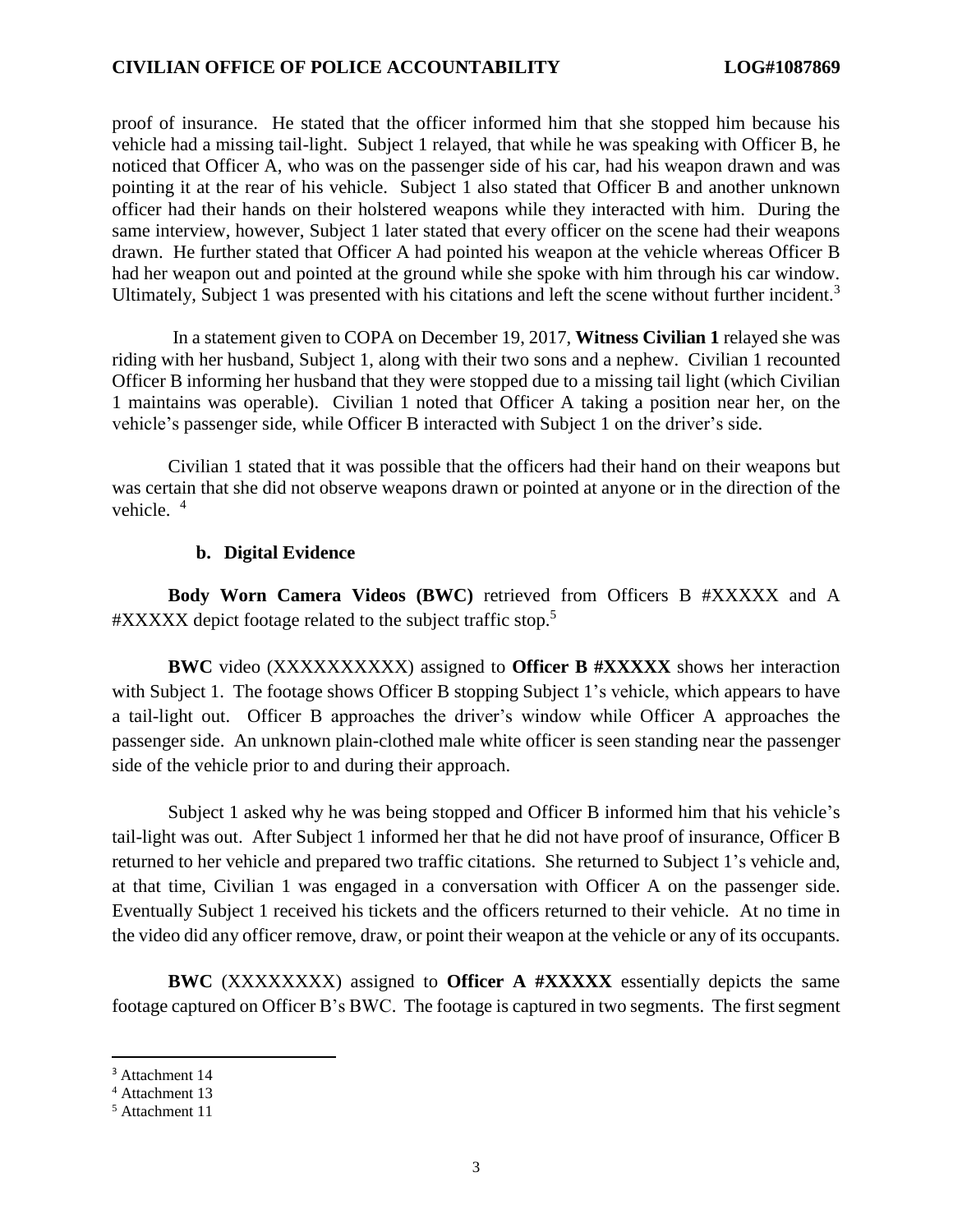# **CIVILIAN OFFICE OF POLICE ACCOUNTABILITY LOG#1087869**

captures the incident from the traffic stop to where the officers return to their vehicle to prepare the citations. The second segment shows the officers return to Subject 1's vehicle and captures the conversation between Civilian 1 and Officer A and ends when the traffic stop is complete. Neither segment shows a CPD member removing or otherwise displaying a weapon.

COPA notes here that, during his interview, Subject 1 claimed to have video footage on his cellphone substantiating his allegations as to the officers' improper display of their sidearms. Unfortunately, COPA's evidence technician was unable to recover the footage from his device.<sup>6</sup> COPA notes, however, that Officer B's BWC footage captures her interaction with Subject 1. After Officer B returned to Subject 1's vehicle to hand him his citations, he makes minimal eye contact with her, choosing instead to peer into his phone as she speaks to him.

#### **Documentary Evidence**

 The Clerk of the Circuit Court of Cook County **Mainframe Court Docketing System**  provides the details for citations TN-XXX-XXX and TN-XXX-XXX, which were issued to Subject 1 during this incident for violations related to headlights and driving without insurance. The Court found that Subject 1 committed both offenses.<sup>7</sup>

# **VI. ANALYSIS**

COPA recommends a finding of **Unfounded** for **Allegations 1 and 2** against **Officer B** and a finding of **Unfounded** for **Allegations 1 and 2** against **Officer A**. The evidence reviewed during this investigation contradicts the allegations that Subject 1 presented to COPA. Specifically, the evidence shows that the accused officers had justification for stopping and ticketing him and provides no support for the allegations that one or more officers displayed any weapons. Further, Civilian 1, who was in the passenger seat next to her husband, contradicted him in her interview, stating that she did not see any weapons displayed. COPA notes that the BWC footage captures the officers' interactions on both the driver and passenger sides of the vehicle. Thus, if any display of weapons had taken place in the manner described by Subject 1, it would have been captured on that footage. Finally, per Officer B's BWC, Subject 1's attention was focused on his cellphone during much of their interaction, which further strains the credibility of his weapons-related allegations.

#### **VII. CONCLUSION**

Based on the analysis set forth above, COPA makes the following findings:

 $\overline{\phantom{a}}$ 

**Officer Allegation** *Finding* 

<sup>6</sup> Attachment 15

<sup>7</sup> Attachment 12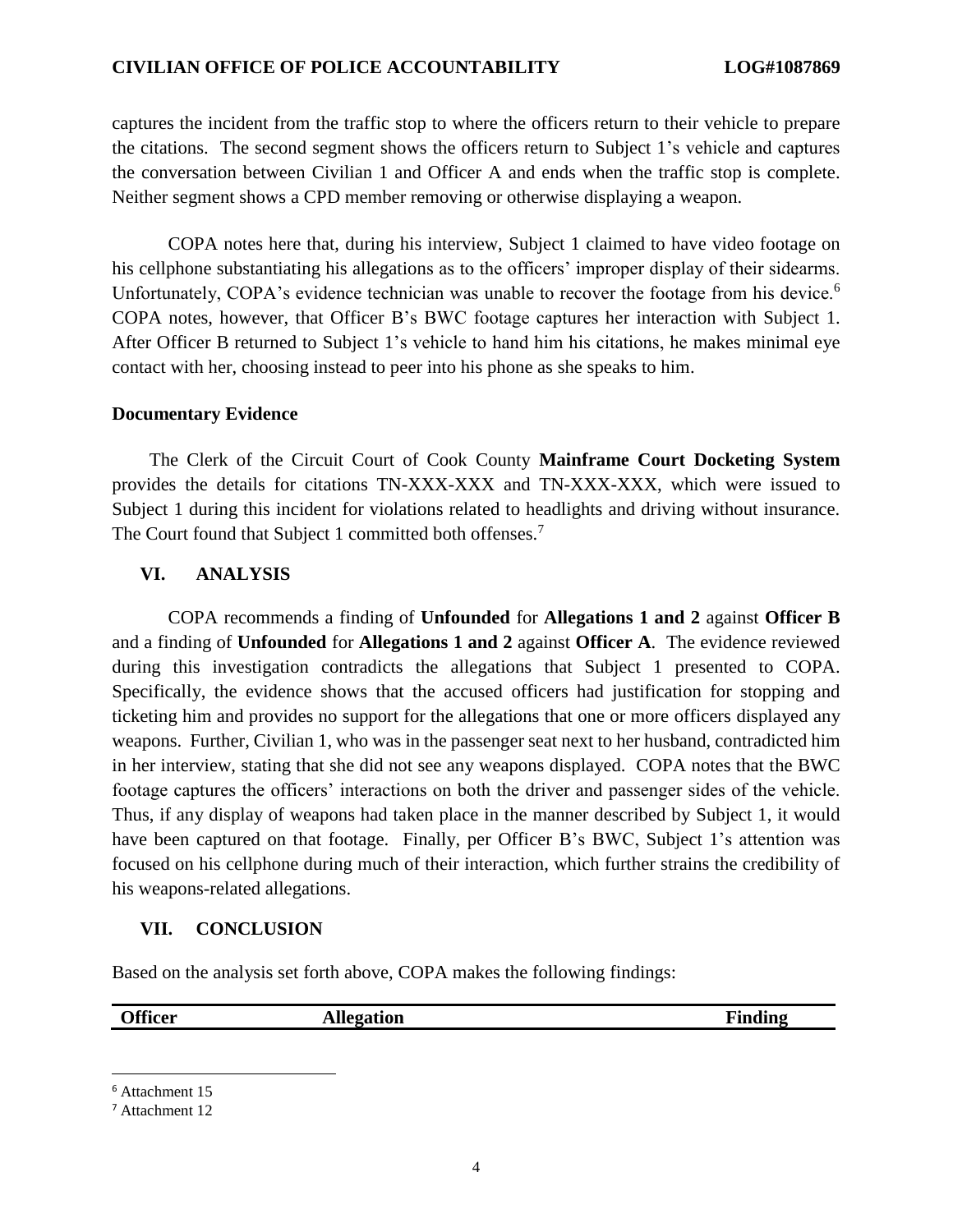| Officer A | 1. Initiated the traffic stop of Subject 1 without<br>justification  | Unfounded        |
|-----------|----------------------------------------------------------------------|------------------|
|           | 2. Unnecessarily displayed his weapon<br>during a traffic stop.      | Unfounded        |
| Officer B | 1. Initiated the traffic stop of Subject 1 without<br>justification. | Unfounded        |
|           | 2. Issued traffic citations without<br>justification.                | <b>Unfounded</b> |

Approved:

Date

\_\_\_\_\_\_\_\_\_\_\_\_\_\_\_\_\_\_\_\_\_\_\_\_\_\_\_\_\_\_\_\_\_\_ \_\_\_\_\_\_\_\_\_\_\_\_\_\_\_\_\_\_\_\_\_\_\_\_\_\_\_\_\_\_\_\_\_\_

*Deputy Chief Administrator – Chief Investigator*

**Appendix A**